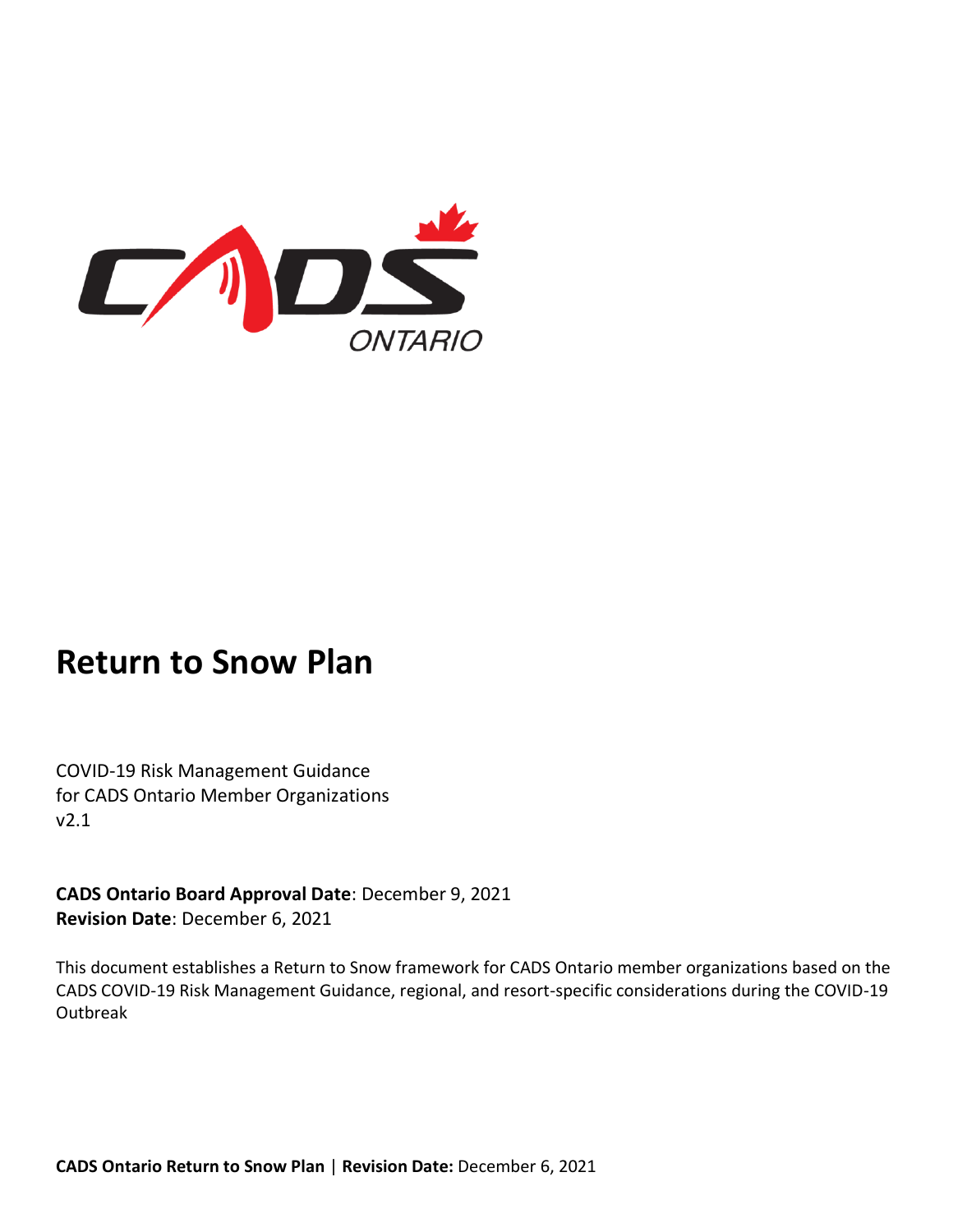

# **CADS Ontario Return to Snow Plan Contents**

**Disclaimer – p.3 Introduction and Overview – p.5 CADS Ontario COVID-19 Safety Representatives – p.6**

**Return to Snow Plan** (by Step, as outlined in the CADS COVID-19 Risk Management Guidance)

#### **Step 1: Risk Assessment – p. 8**

- i. Provincial Clearance for Ski/Snow Resorts to Operate
- ii. Provincial Requirements for Sports Clubs to Resume Operations
- iii. Provincial Gathering Size and Other Restrictions
- iv. CADS Ontario Program Demographics

## **Step 2: Establish Risk Reduction Protocols – p.11**

- i. Risk Reduction Protocols
- ii. Outbreak Plan
- **Step 3: Document Procedure, and Develop Additional Policies as Required – p.15**
- **Step 4: Develop Communication and Training Plans – p.15**
- **Step 5: Assess and Address Risks During Operations – p.16**
- **Step 6: Review, Monitor and Update the Plan as Needed – p.16**
- **APPENDIX A**  Illness Policy p.17
- **APPENDIX B**  CADS National COVID-19 Vaccination Policy p.19
- **APPENDIX C.1** Resources CADS PHU & Resorts COVID-19 Links p.22
- **APPENDIX C.2**  Resources Provincial & Federal Links p.23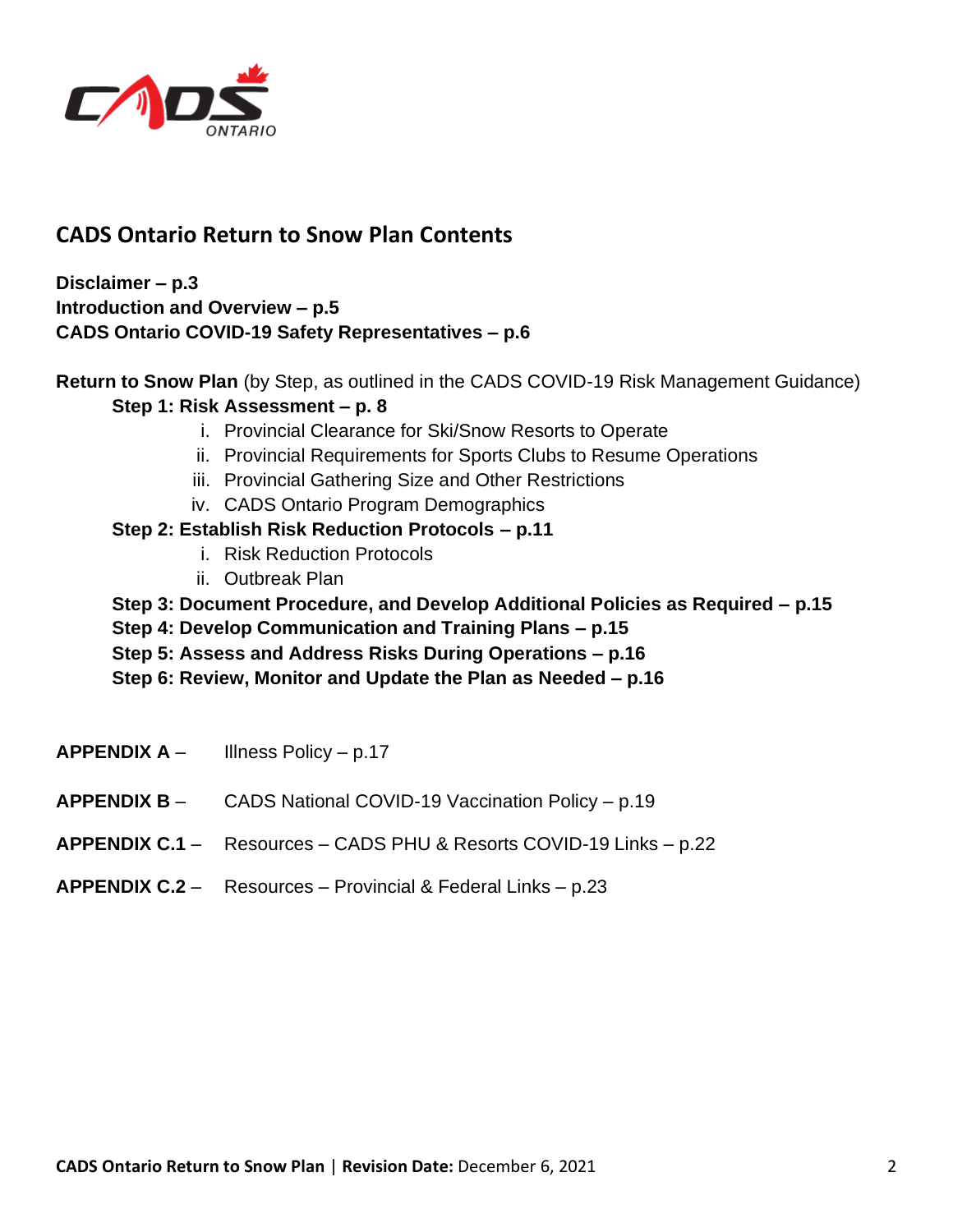

#### **Disclaimer**

This framework is intended to be used for the purposes set in this document and is to provide a consistent and systematic framework for developing a provincially compliant Return to Snow Plan. Because information about the COVID-19 coronavirus, recommended health and safety measures, Provincial public health orders and other legal requirements can rapidly change no guarantee can be given as to the accuracy or completeness of any information provided in this Return to Snow Plan framework document.

This document is not a legal document and is to be used as a guide only. It is not a substitute for orders of the PHO or other legal requirements. It is subject to all applicable legal requirements, including human rights law. Nothing in this document is intended to take away anyone's rights under applicable law, including human rights law. In no circumstance will this document apply so that any person is entitled to less than they would be entitled to under applicable law. In the event of an ambiguity or conflict between this document and an applicable legal requirement, including human rights law, the applicable legal requirement will prevail. Nothing in this document is intended to provide legal advice. Do not treat this document as legal advice.

This document contains links to third party web sites. Links are provided for convenience only and CADS does not endorse the information contained in linked web sites nor guarantees its accuracy, timeliness or fitness for a particular purpose. The information in those links may be updated from time to time. We do not monitor those sites and are not responsible for updates.

Anyone using this CADS Framework document does so at his or her own risk. CADS shall not be responsible for any loss or damage of any kind arising directly or indirectly from the use of the CADS Framework including, without limitation, reliance on the completeness or accuracy of the information provided.

**BE ADVISED THAT PERSONAL INFORMATION MUST NOT BE INCLUDED IN THE RETURN TO SNOW PLAN**

**Personal information is any recorded information that uniquely identifies a person, such as name, address, telephone number, age, sex, race, religion, sexual orientation, disability, fingerprints, or blood type. It includes information about a person's health care, educational, financial, criminal or employment history. The Return to Snow Plan does however need to provide basic contact information related to the Responsible Executive Officer at the Division and at each Club within that Division.**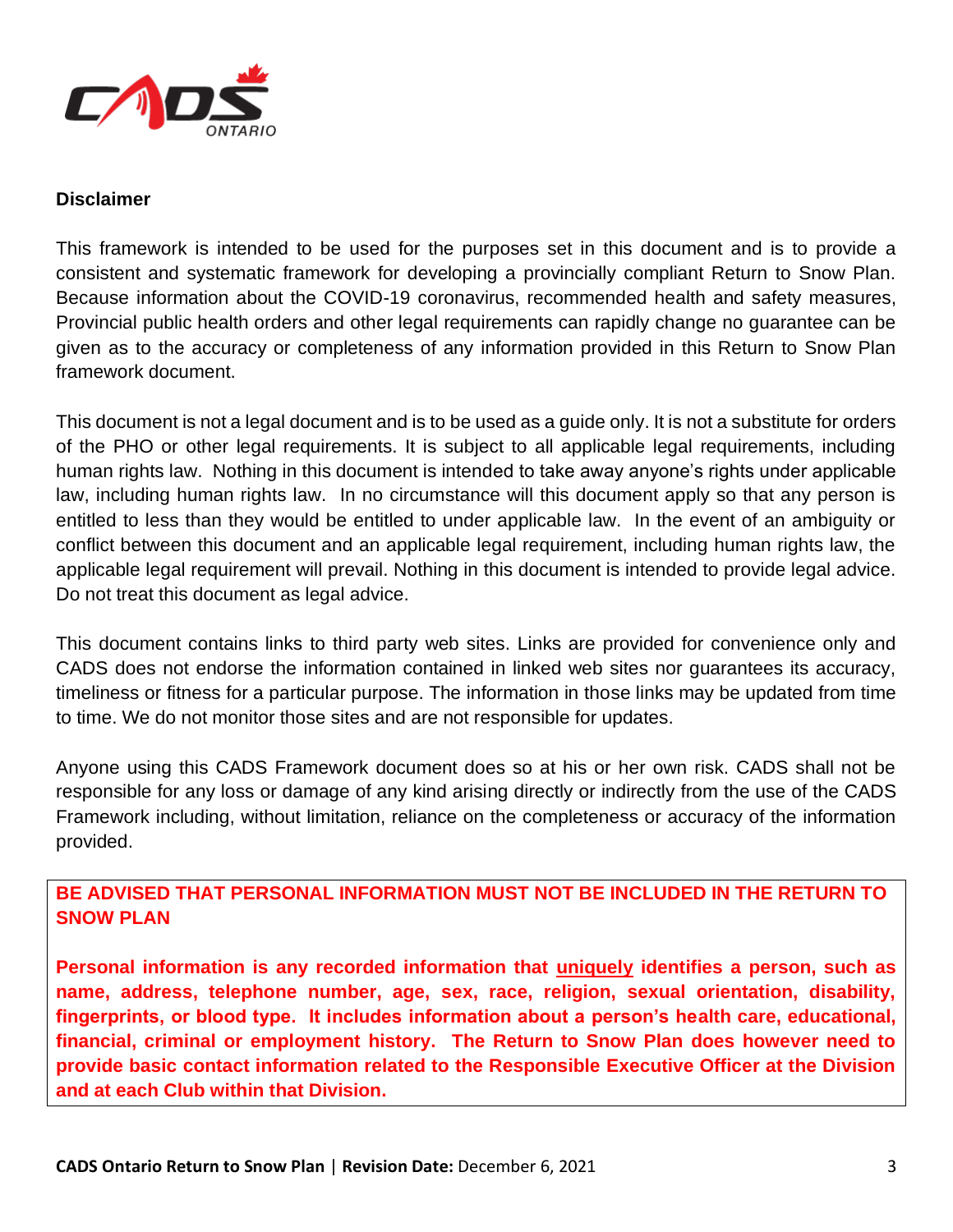

**Please Note:** This plan is subject to human rights law. Nothing in this plan is intended to take away anyone's rights under applicable human rights legislation. In no circumstance will this plan apply so that any person is entitled to less than they would be entitled to under human rights law. In the event of any inconsistency between this plan and human rights law, human rights law will prevail.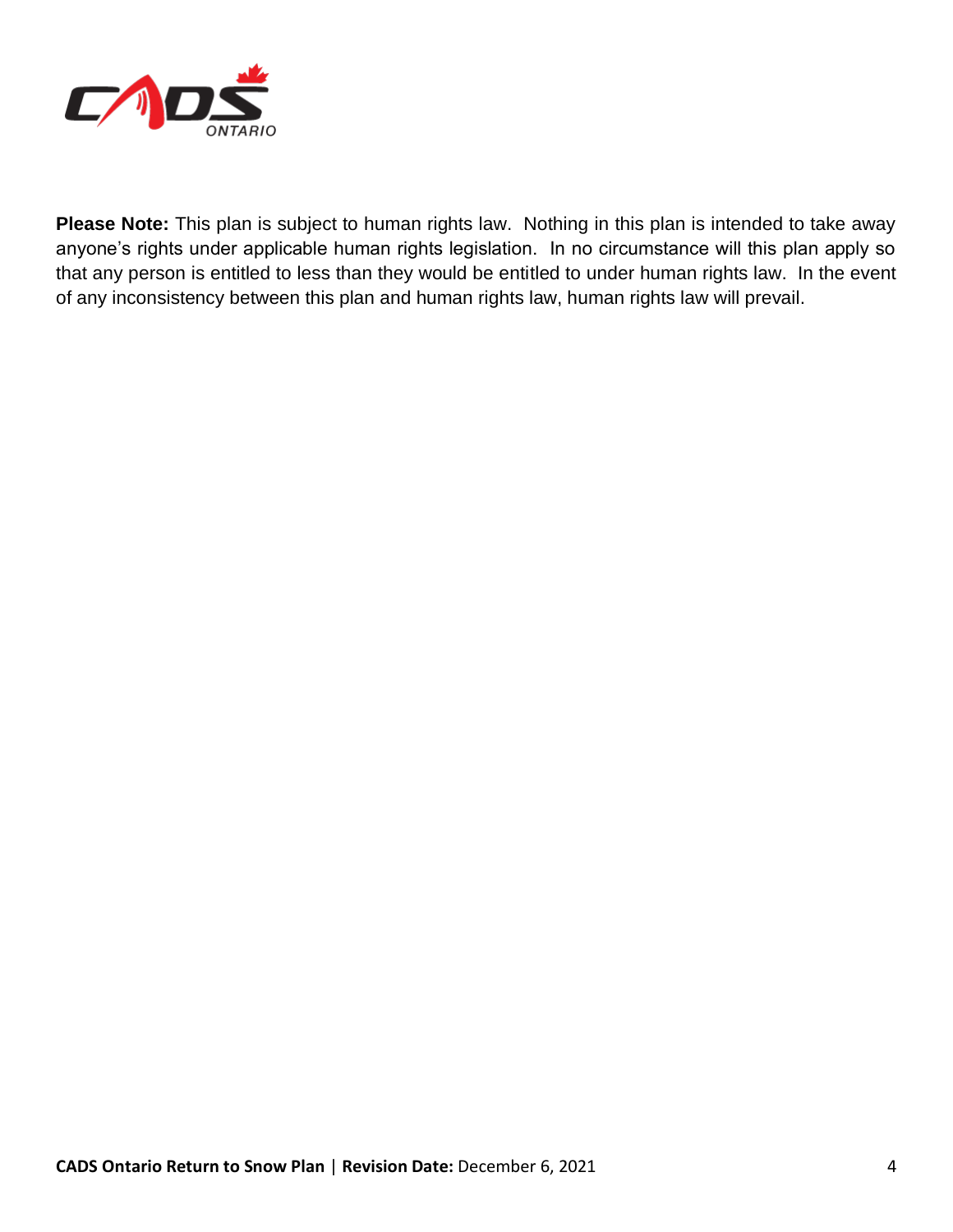

## **Introduction and Overview of the CADS Ontario Return to Snow Plan**

*CADS Ontario remains committed to the health and safety of our community, including all CADS Ontario members and their families. While eager to return to snow for the 2021-2022 season, additional precautions and protocols will be required to adapt our Programs to comply with Municipal, Provincial, and Federal authorities.*

*The CADS Ontario Return to Snow Plan establishes a risk management framework which CADS Ontario Programs must formally adopt, pursuant to which each Program must update its operational documentation to incorporate all critical elements. As a member organization / division of the national Canadian Adaptive Snowsports (CADS), this Return to Snow Plan is informed by the information and requirements laid out in the CADS COVID-19 Risk Management Guidance document. As the CADS Ontario Return to Snow Plan is informed not only by government authorities and CADS COVID-19 Risk Management Guidance, but also by the directives of each Program's partner resort, operational specifics will vary for each Program.*

*The Return to Snow Plan is broken is broken into 6 steps:*

**Step 1:** Risk Assessment **Step 2:** Establish Risk Reduction Protocols **Step 3:** Document Procedure, and Develop Additional Policies as Required **Step 4:** Develop Communication and Training Plans **Step 5:** Assess and Address Risks During Operations **Step 6:** Review, Monitor and Update the Plan as Needed

*Any significant change in Provincial or Municipal Health Orders, resort-specific directive, COVID-19 outbreak, or other relevant consideration could result in CADS Ontario and/or CADS Ontario Program(s) revisiting Step 1 and adjusting protocols and policies as required.*

*As of the Revision Date, Provincial Health Officer (PHO) mandates in Ontario continue to be adjusted, and partner resorts have yet to finalize all directives for on and off snow operations. However, all partner resorts are planning to operate.*

*Given the fluidity of the situation, detailed day-to-day operational guidance and related training will be delivered closer to the start of individual CADS Ontario Programs.*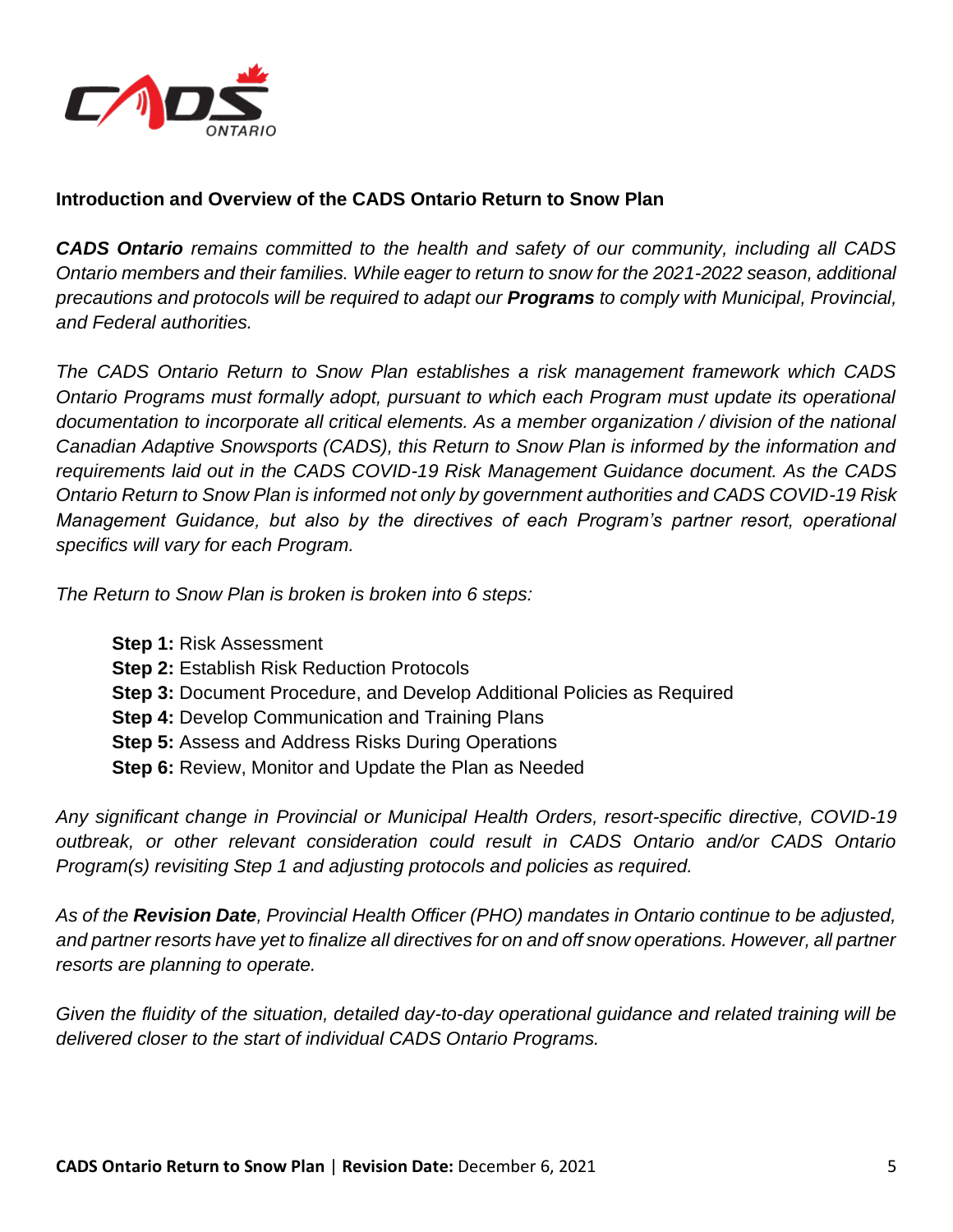

#### **CADS Ontario COVID-19 Safety Representatives**

*As outlined as a requirement in the CADS National COVID-19 Risk Management Guidance, CADS Ontario and each CADS Ontario Program have assigned a COVID-19 Safety Representative from amongst their Program Staff to ensure implementation of safety protocols during on snow activities.* 

*Ensuring that member organizations of CADS Ontario, as well as CADS Ontario as a Division of CADS National formally adopt and follow appropriate precautions and protocols is the responsibility of our CADS Ontario COVD-19 Representatives.*

*CADS Ontario COVD-19 Representatives will collaborate as necessary with the National COVID Safety Coordinator appointed by CADS National. As of the Revision Date, this is Mr. Christian Hrab, Executive Director of CADS National.*

| <b>Division/Program</b> | <b>COVID-19 Representative(s)</b>                                | <b>Division/Program Title</b>          |
|-------------------------|------------------------------------------------------------------|----------------------------------------|
| <b>CADS Ontario</b>     | Jonathan Wood<br>jonathan.wood@cadsontario.ca<br>416-910-0956    | President                              |
| <b>Searchmont</b>       | <b>Brad Gilmour</b><br>bradlygilmour@hotmail.com<br>705-941-1150 | Vice President/<br>Program Coordinator |
| Sir Sam's               | not operating                                                    | not operating                          |
| <b>Snow Valley</b>      | Dayton Stoyan<br>daytona_north@live.ca<br>416-818-9270           | Program Coordinator                    |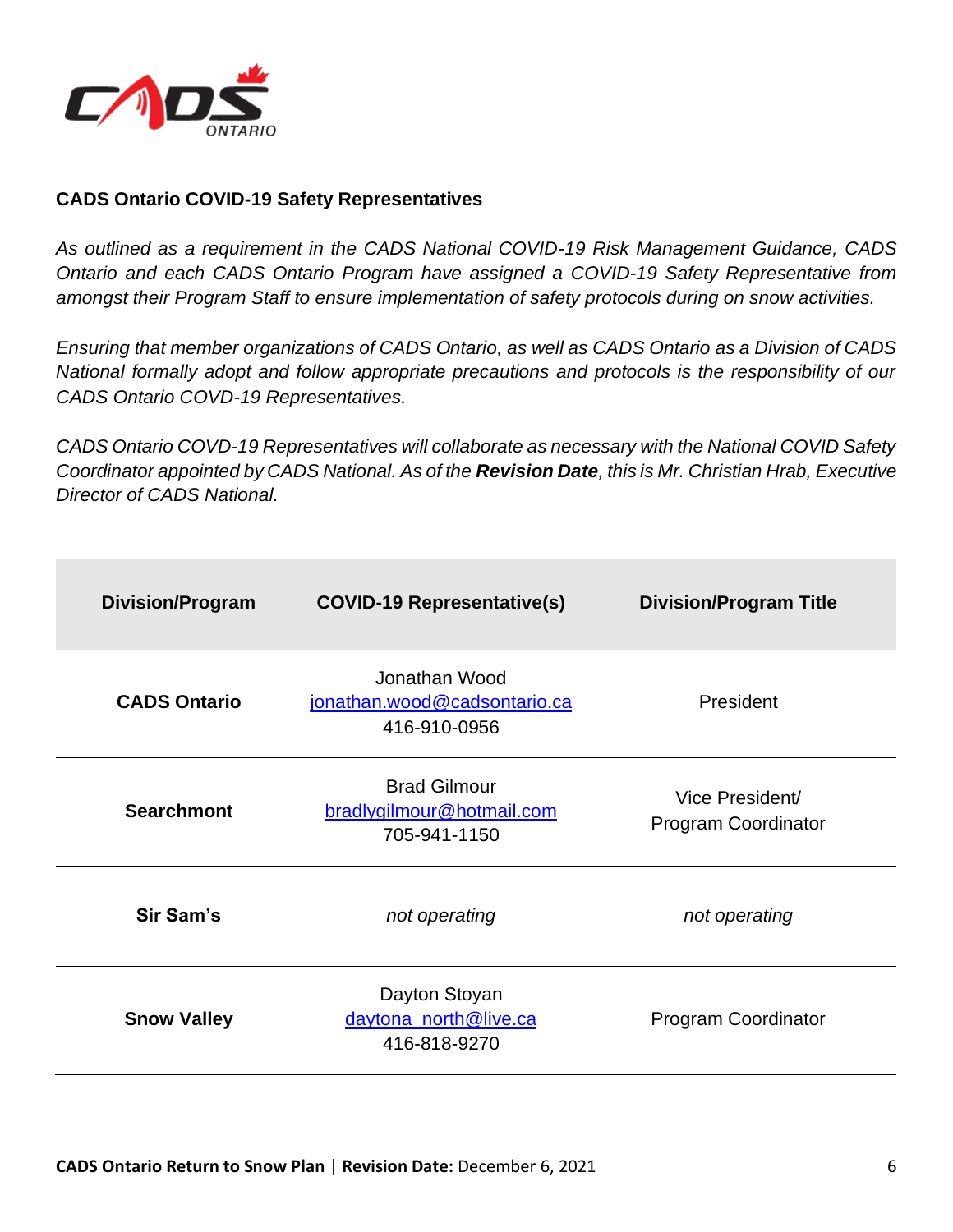

| <b>Horseshoe</b>     | not operating                                                        | not operating                            |  |
|----------------------|----------------------------------------------------------------------|------------------------------------------|--|
| <b>The Heights</b>   | <b>Stephen MacDonald</b><br>stephenmdonald@gmail.com<br>416-526-5828 | Treasurer/<br><b>Program Coordinator</b> |  |
| <b>Caledon</b>       | <b>Julien Laveau</b><br>jl9535@hotmail.com<br>416-996-2498           | <b>Program Coordinator</b>               |  |
| <b>Brimacombe</b>    | <b>Bruce Elliott</b><br>belliott385@gmail.com<br>905-626-4632        | Lead Instructor                          |  |
| <b>Learn to Race</b> | <b>Gwen Binsfeld</b><br>gwen.binsfeld@gmail.com<br>647-280-1307      | <b>Program Coordinator</b>               |  |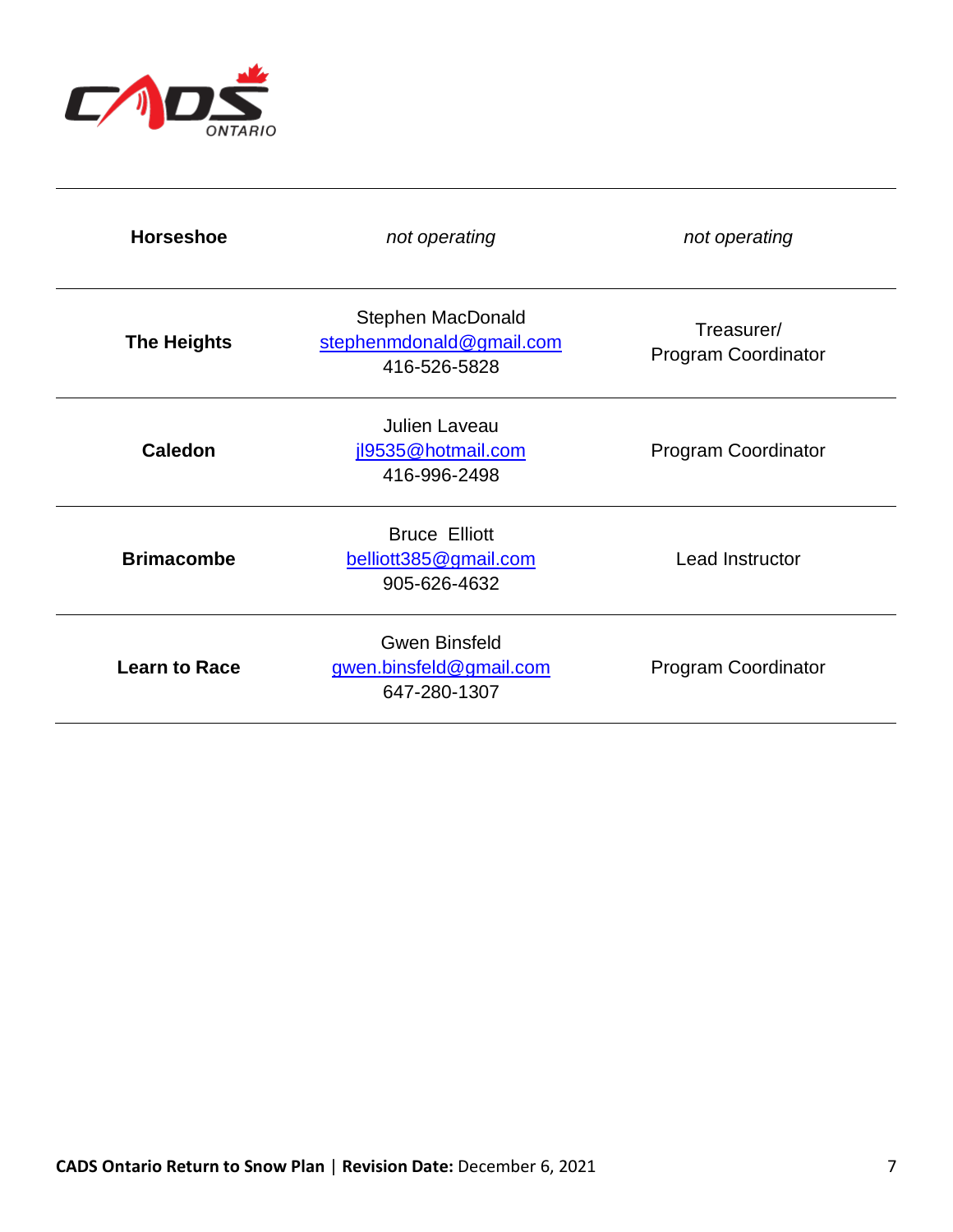

#### **Step 1:** Risk Assessment

#### **i. Provincial Clearance for Ski/Snow Resorts to Operate**

#### **Ontario**

As of the **Revision Date**, businesses in the ski and snow sector are permitted to open in Stage 3, subject to requirements set out in Ontario Regulation 364/20 [\(Rules for Areas in Stage 3\)](https://www.ontario.ca/laws/regulation/200364) made under the [Reopening Ontario \(A Flexible Response to COVID-19\) Act, 2020.](https://www.ontario.ca/laws/statute/20r17) Also as of the **Revision Date**, municipalities in which partner resorts are located are in Stage 3.

Furthermore, restrictions in Ontario are expected to continue rolling back at pre-set milestones through March 2022 under the Province's Plan to Safely Reopen Ontario and Manage COVID-19covid 19 for the Long-Term.

Although the Ontario Snow Resorts Association (OSRA) partnered with other industry associations to publish the SKI WELL, BE WELL guidelines in December 2020, the Province of Ontario has not, as of the Revision Date, provided specific guidance regarding ski school operations, CADS Ontario Programs will not operate when the region is under maximum alert for COVID-19.

#### **ii. Provincial Requirements for Sports Clubs to Resume Operations**

#### **Ontario**

Ontario has updated its Return-to-play framework, limiting scope to professional sport leagues and events, elite amateur leagues and events, and international single sport events. There are no mandated Provincial submissions required to return to play applicable to CADS Programs as of the Revision Date..

It is important to note that facility owners are **also** responsible for ensuring that all activities are conducted in a manner that maintains physical distancing and upholds public health measures outlined in the [Emergency Order.](https://www.ontario.ca/laws/regulation/r20324) As such, support of CADS Ontario Program partner resorts to resume operations is critical.

**Guidance for facilities for sports and recreational fitness activities during COVID-19** <https://www.ontario.ca/page/reopening-ontario>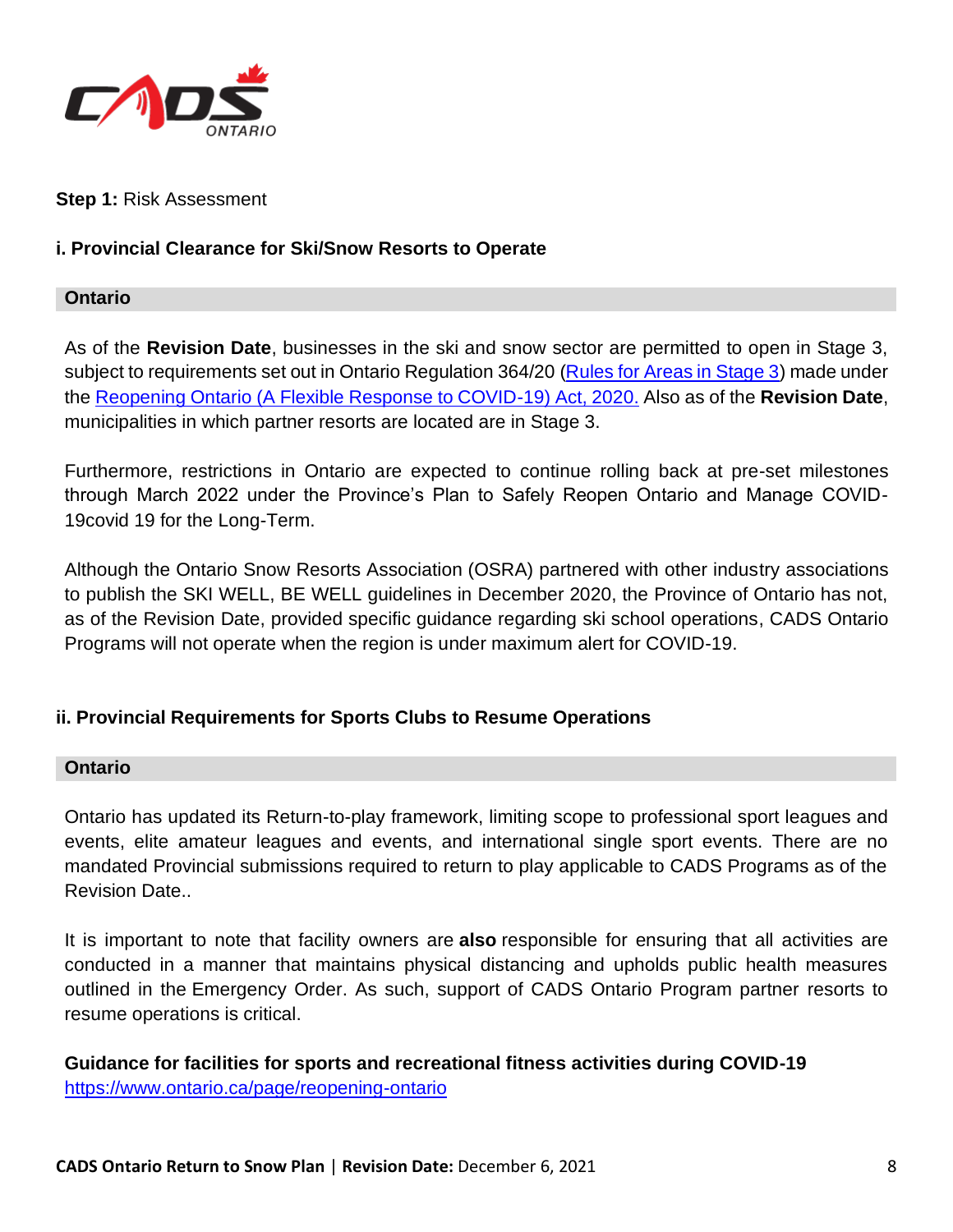

## **iii. Provincial Gathering Size and Other Restrictions**

#### **Ontario**

As of the **Revision Date**, Ontario plans to incrementally lift all remaining public health and workplace safety measures by March 2022.

The first wave, beginning October 25, 2021, saw capacity limits lifted in the majority of settings where **proof of vaccination** is required, with limits also lifted in certain outdoor settings.

Recreational activities such as ski and snow recreation were not subject to gathering limits as of the **Revision Date**, however other limits may apply due to the nature of an individual business or partner resort and proof of vaccination is anticipated for use of indoor resort facilities, at minimum.

#### **iv. CADS ONTARIO Program Demographics**

*CADS Ontario completed a survey beginning in August of 2020 to poll the membership to better understands members' plans in regards to returning for the 2020-2021 season.*

*The following key insights were drawn from these reviews:*

- *Total of 202 responses – 41% Students, 24% Volunteers, 35% Certified Instructors*
- *Volunteers/Instructors – 71% YES, 3% NO, 26% UNDECIDED*
- *Students – 73% YES, 3% NO, 24% UNDECIDED*
- *While the overall numbers are promising, around 25% of all participants have some reservations around returning. Many of these stem from COVID-19 protocol uncertainties and other factors around how programs will operate.*

*Based on Membership numbers from the 2019/20 season our demographics breakdown as a percentage of total members:*

*Students & Athletes – U12 (6%) , 13-59 (23%), Over 60 (2%) Instructors – 13-59 (19%), Over 60 (9%) Volunteers – 13-59 (31%), Over 60 (9%)*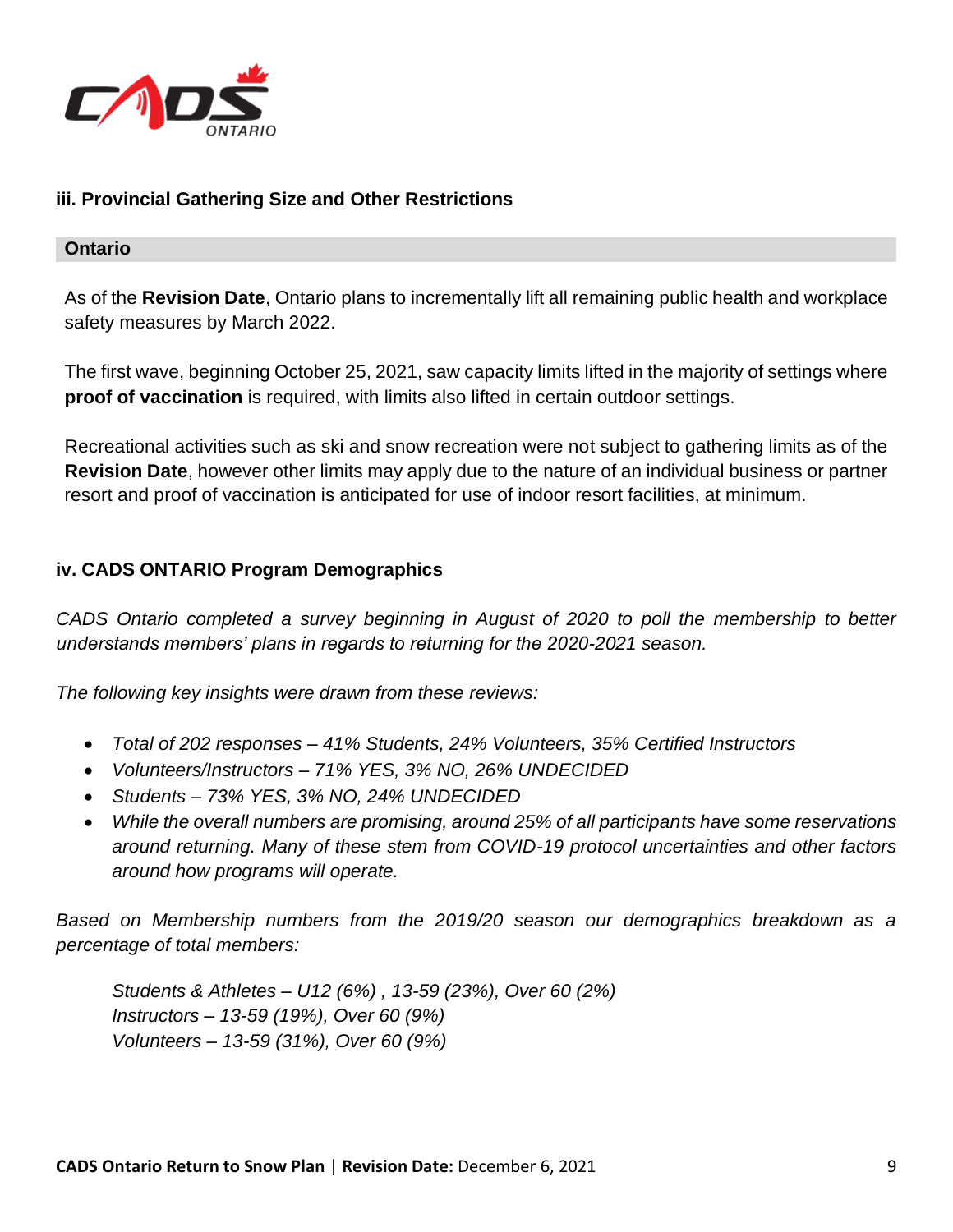

• *With the exception of 1 Program, the majority of Students and Athletes require: some level of physical / safety support on/off snow, and/or some level of assistance on/off lifts. Where such interactions may not necessarily result in physical contact, nearly all such scenarios result in challenges in consistently maintaining physical distancing within lesson pairings and/or other Program activities. As such, lesson pairings should be considered Moderate or High Risk of/from Close Contact, and Low Risk on an exception basis only. Strict protocols around use of masks/PPE will be critical in such circumstances, regardless of vaccination requirements.*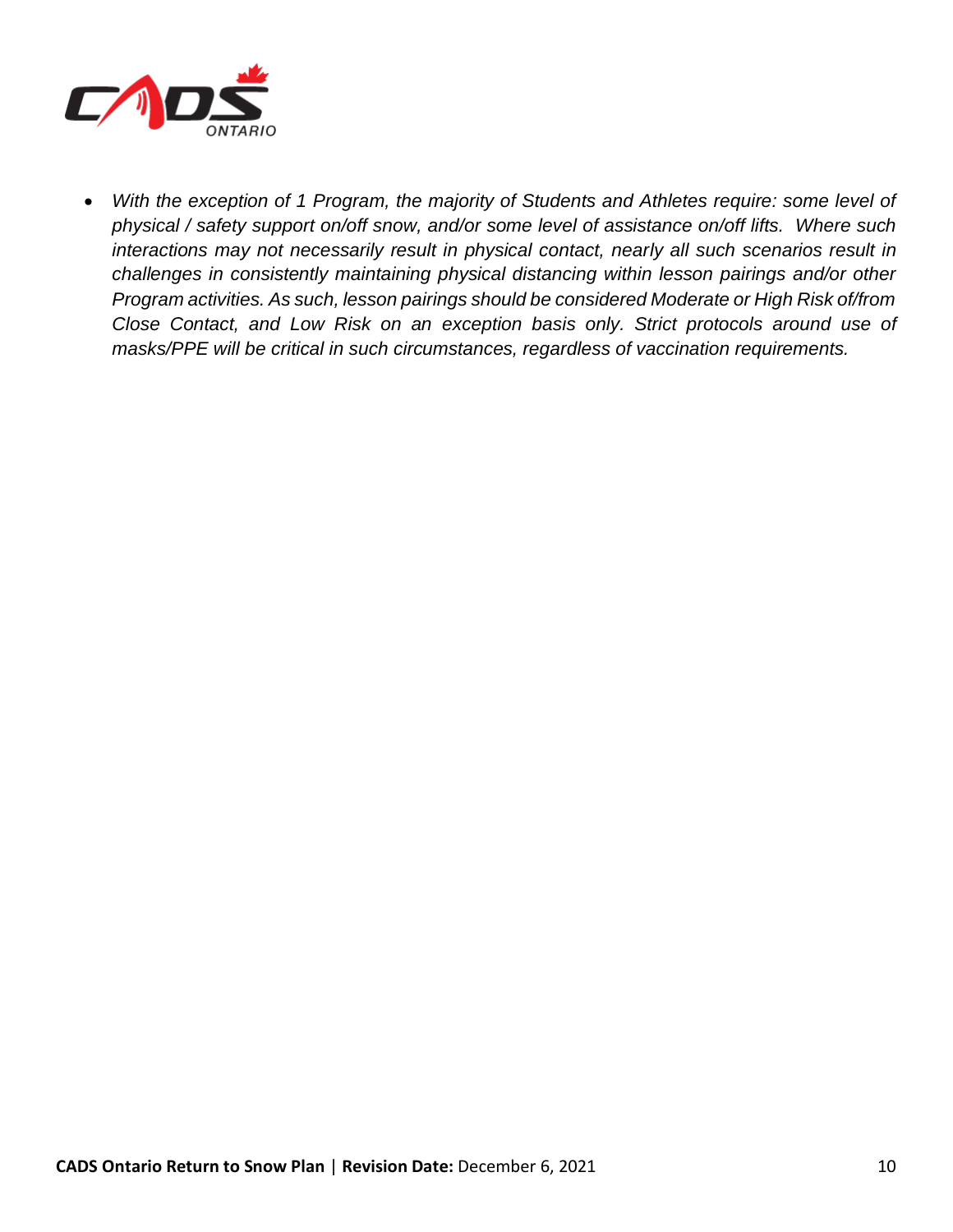

#### **Step 2:** Establish Risk Reduction Protocols

#### **i. Risk Reduction Protocols**

*The following risk reduction strategies and protocols must be implemented to the extent possible by each CADS Ontario Program. Note that Programs may identify additional strategies and protocols and/or adapt given strategies and protocols based on the unique needs and characteristics.*

# **FOLLOW ALL PRECAUTIONS AND DIRECTIVES REQUIRED BY THE PARTNER RESORT**

Such directives are expected to include, but may not be limited to: Indoor/outdoor space usage/rental (including restrictions on indoor bag storage); Lift load reductions and/or special lift protocols; physical distancing requirements; rental equipment protocols; non-medical mask/PPE usage; and signage.

## **GENERAL MEASURES**

- Adoption of the CADS National COVID-19 Vaccination Policy.
- Conduct routine symptom screenings for all participants.
- Maintain physical distancing to the full extent possible
- Manage group size based on both Public Health Officer orders and available space.
- Ensure participant emergency contact(s) will remain available throughout the lesson.

## **TRANSPORTATION**

• Should a Program continue to offer transportation for individual participants, a transportation protocol is required (i.e. consistent pairings; align to on-snow pairings; additional safety measures).

#### **RECORD KEEPING**

- Ensure all participants are properly registered in the given Program, completing the CADS Participant Waiver for the season.
- Maintain a record of validation of proof of vaccination and daily health screenings.
- Ensure up to date contact information is maintained for all participants/ guardians/ caregivers.
- Maintain records of all participants at sessions or events, or otherwise visiting Program facilities (e.g. equipment maintenance).
- Seek to leverage Snowline lesson progress reports and contact tracing notes.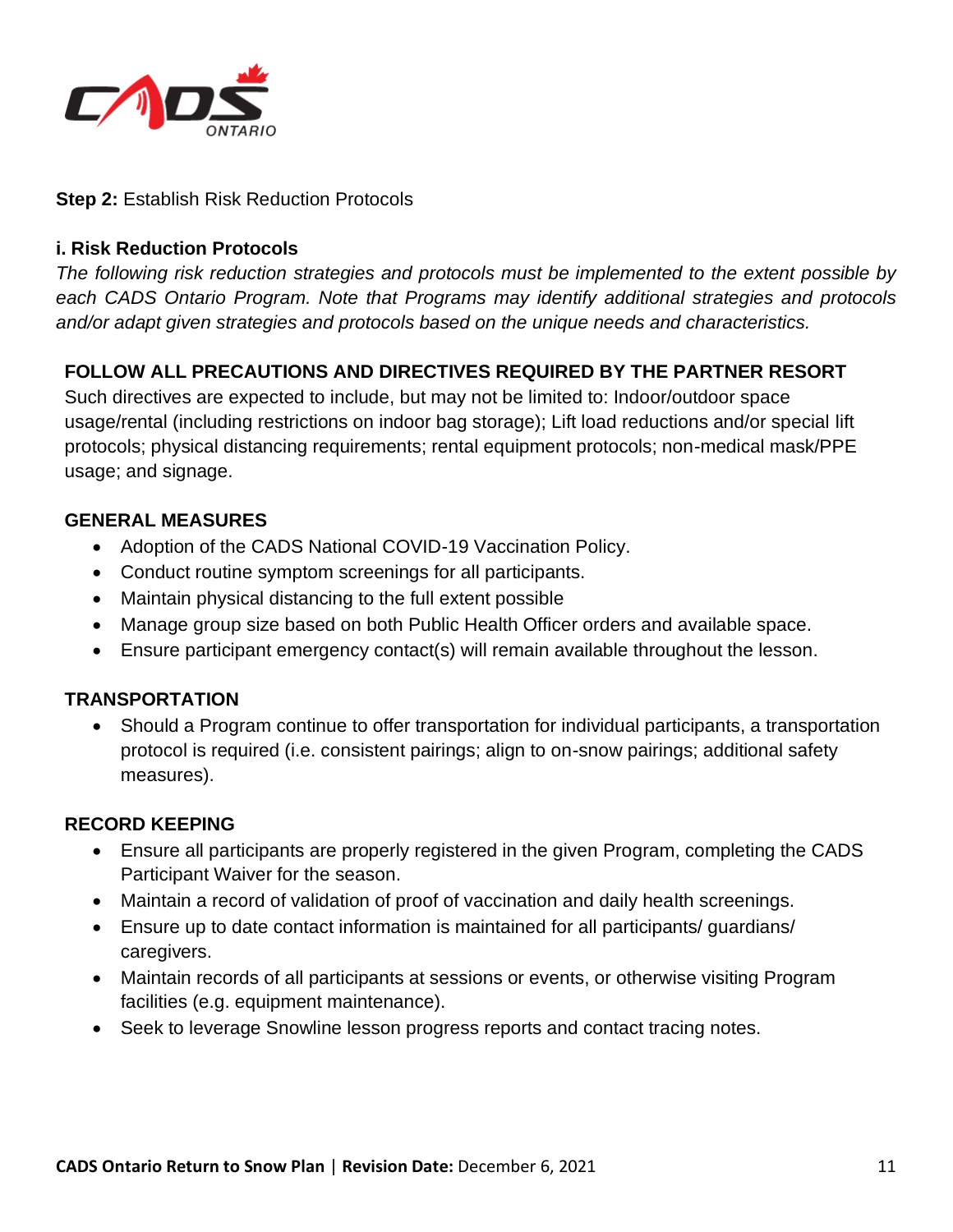

## **NON-MEDICAL MASKS/PPE**

- Require use of non-medical masks or face covering at all times when either physical distancing is or may not be possible (including all situations of Moderate or High Risk of/from Close Contact).
- As wet masks are ineffective, recommend all program members have more than one mask available for each lesson / training session.
- Note: Ski masks or balaclavas are insufficient, but can be worn over a suitable mask. (See Appendix links for guidance.)

#### **EQUIPMENT MANAGEMENT**

- Make best efforts to dedicate equipment to the same student, Volunteer, or Instructor for the duration of the Program.
- Implement equipment cleaning/hygiene protocols.
- Ensure availability of cleaning/disinfecting products, as well as gloves/masks for Volunteers/Instructors.

#### **STUDENT/INSTRUCTOR PAIRINGS**

- Make best efforts to maintaining pairings for the duration of the Program.
- Leverage "bubble" (or caregiver) Volunteers/Instructors wherever possible where this is High Risk of/from Close Contact.
- Where a student, or instructor, is not vaccinated and has a recognised exemption, the other members of the group that will be skiing together must be informed and offered an opportunity to withdraw from that pairing.

#### **REDUCE OFF-SNOW EVENTS**

- Events previously held in person (e.g. registration events; Annual General Meetings; Board meetings; celebrations; fund raising) are to be run virtually to the full extent possible for the 2021-2022 season.
- Where off-snow gatherings occur, health authority mandated gathering sizes and safety protocols must be followed.

#### **STAGER START/FINISH TIMES**

- Spread pairings across days/times to avoid large groups/congestion.
- Wherever possible, extend such staggered timing to scheduled breaks during sessions.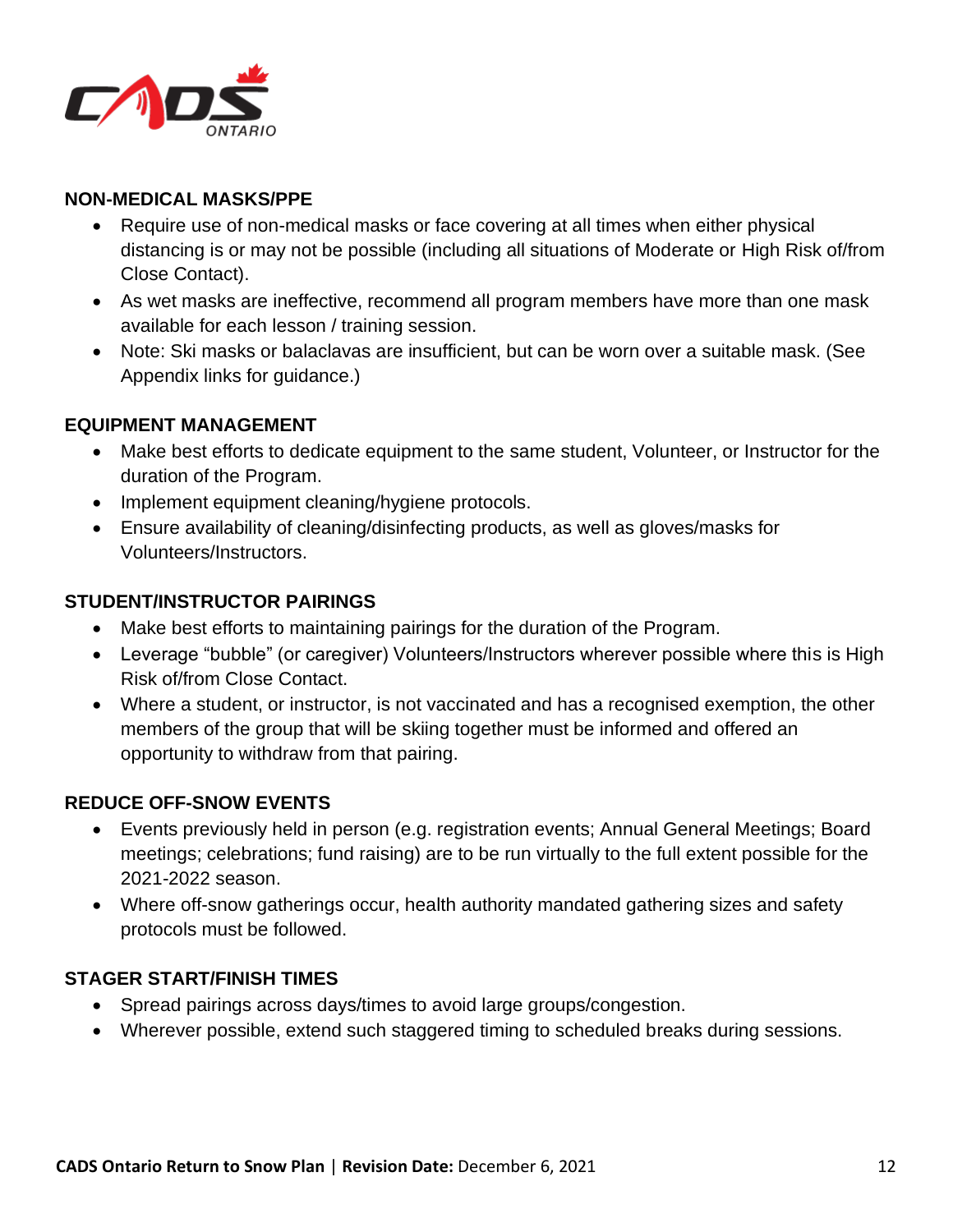

# **VIRTUAL CHECK-IN/OUT**

- Explore use of virtual check-in/check-out procedures.
- Encourage members to come dressed ready to participate, meeting fellow pairing members at a pre-arranged location.

## **ELIMINATE DROP-INS/SWAPS**

- Limit access of those non-essential to the program, and ensure vaccination and mask protocols are followed when such drop-ins occur.
- Eliminate drop-in lessons and last minute swaps, and encourage early notification of inability to attend.
- Establish clear arrival and departure windows.

#### **TRAINING**

- Virtual delivery methods will be used for safety and operational protocol training, as well as for instruction theory.
- On snow training for Volunteers and Instructors will be run modeled after any such protocols established for CADS National training programs.

## **CADS-DEDICATED SPACE**

- Where virtual check-in/out may not be feasible, consider designated pick-up/drop-off areas coordinated with the partner resort.
- Post signage to ensure awareness of expectations.
- Plan for 5 sq. metres of "unencumbered floor space"/person.
- Implement cleaning/hygiene protocols (with enhanced protocols for 'high touch' areas).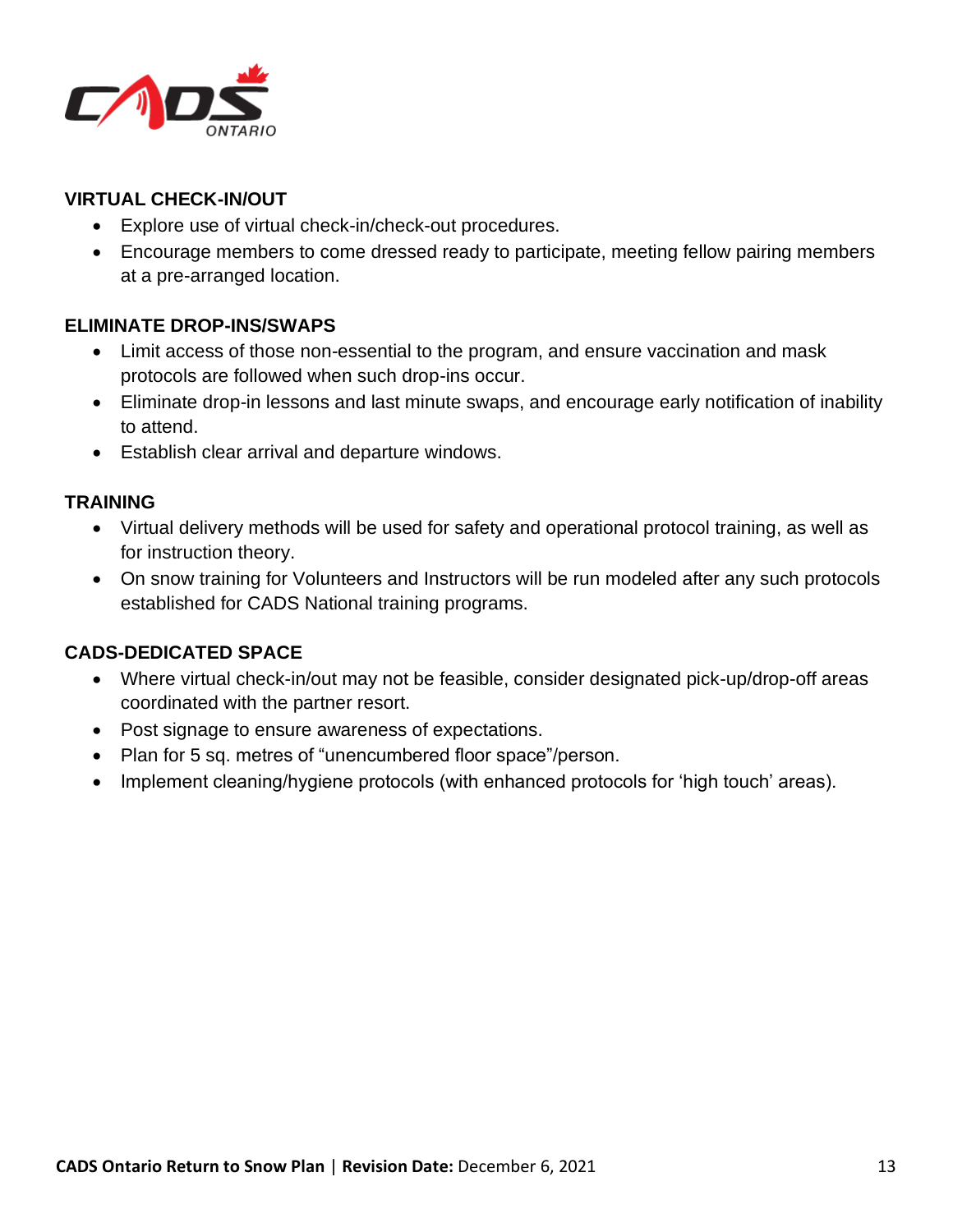

#### **ii. Outbreak Action Plan**

The Purpose of the "Outbreak Action Plan" is to aid in the contact tracing of those individuals who may have come into contact directly or indirectly with an infected individual. It is the responsibility of the entire CADS Ontario adaptive snowsport community to ensure we are keeping accurate records of those individuals for whom you are coming into contact with to help keep us all safe. As such:

- All participants and volunteers must be properly registered with CADS and the respective Programs with which the participate to ensure current and up-to-date contact information is on file.
- Programs must keep record of the date program sessions are held, along with a listing of all who attended the sessions.
- Any individual experiencing any symptoms of COVID-19 (fever, cough, sore throat, runny nose, headache, or shortness of breath) or who have been advised to self-isolate are not be permitted to attend any programming. Symptoms as of the **Revision Date** that may suggest a COVID-19 infection include:

| Fever                  | Chills                 | Cough                    | Barking cough/croup |
|------------------------|------------------------|--------------------------|---------------------|
| Shortness of breath    | Sore throat            | Difficulty swallowing    | Runny nose          |
| Congested nose         | Loss of taste or smell | Pink eye                 | Headache            |
| Nausea, vomiting,      | Muscle aches           | <b>Extreme tiredness</b> | Falling down often  |
| diarrhea, stomach pain |                        |                          |                     |

- If symptoms begin during adaptive snowsport sessions, the individual must leave immediately and contact the local public health office for recommendations as applicable under Public Health Authority guidance. As immediate departure may not always be possible, programs will need to consider isolation and/or "emergency" driver protocols.
- If a Participant reports they are suspected or confirmed to have COVID-19 and have been at the activity place, implement enhanced cleaning measures (as applicable directly to the Program) to reduce risk of transmission.
- Ensure there is a protocol in place with the partner resort regarding notification of COVID-19 case amongst your Participants.
- Implement the relevant components of the **Illness Policy** (see Appendix A).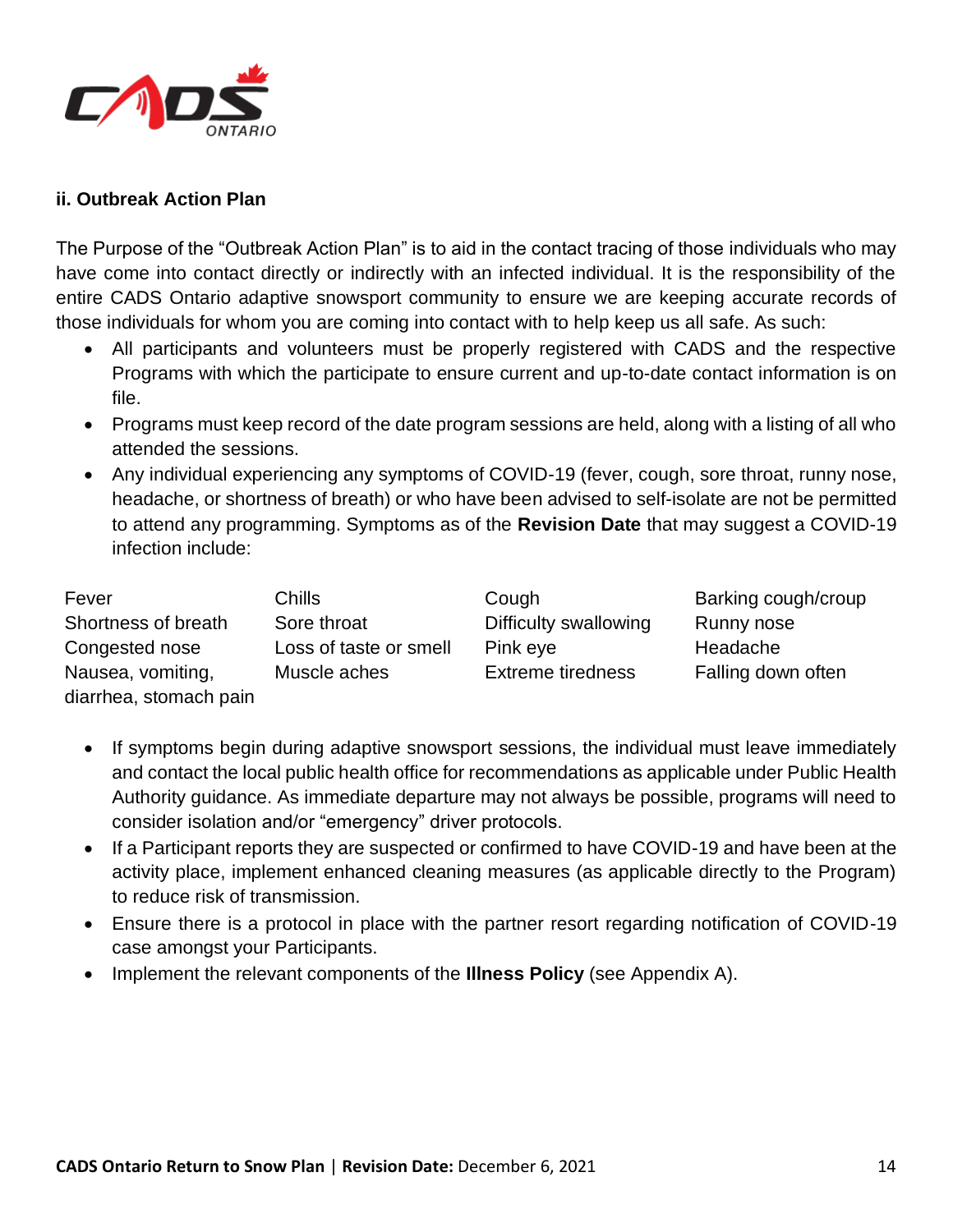

**Step 3:** Document Procedure, and Develop Additional Policies as Required

#### **Prior to any adaptive snowsport programming taking place, each CADS Ontario program must:**

- Formally adopt the CADS Ontario Return to Snow Plan, including integration and acknowledgement of applicable PHO guidelines.
- Enact a plan to work with their facility operator(s) to ensure the club integrates facility guidelines, including a plan for tracing all involved with program activities.
- Update existing program operational documentation to reflect Risk Reduction Strategies being implemented, as applicable.
- Involve the designated Program Safety Representative in the development and review of policies and procedures; they will engage the CADS Ontario Safety Representative as required.
- Agree to and ensure that these measures remain in place over the upcoming season.

**In regards to events organization across CADS Ontario** (such as centralized Instructor Training):

• The event coordinator on behalf of CADS Ontario must consult with the CADS Ontario Safety Representative to ensure the appropriate precautions and protocols are adopted for the event in question.

**Step 4:** Communication and Training Plans

- The CADS Ontario Return to Snow Plan will be made available/accessible to individual CADS members by way of posting on the CADS Ontario [\(cadsontario.ca\)](/Users/MXM_i7/Google%20Drive/CADS%20-%20Ontario/COVID-19/cadsontario.ca) and/or CADS Ontario member Program website, and within a member organization's facility should it have dedicated space.
- CADS Ontario Programs are expected to make relevant operational documentation available in a similar manner.
- Program orientation materials sent to participants prior to resuming operations must address key safety protocols and expectations.
- Training for Volunteers and Instructors (inclusive of annual refresher training) must address key safety protocols and procedural changes in light of COVID-19.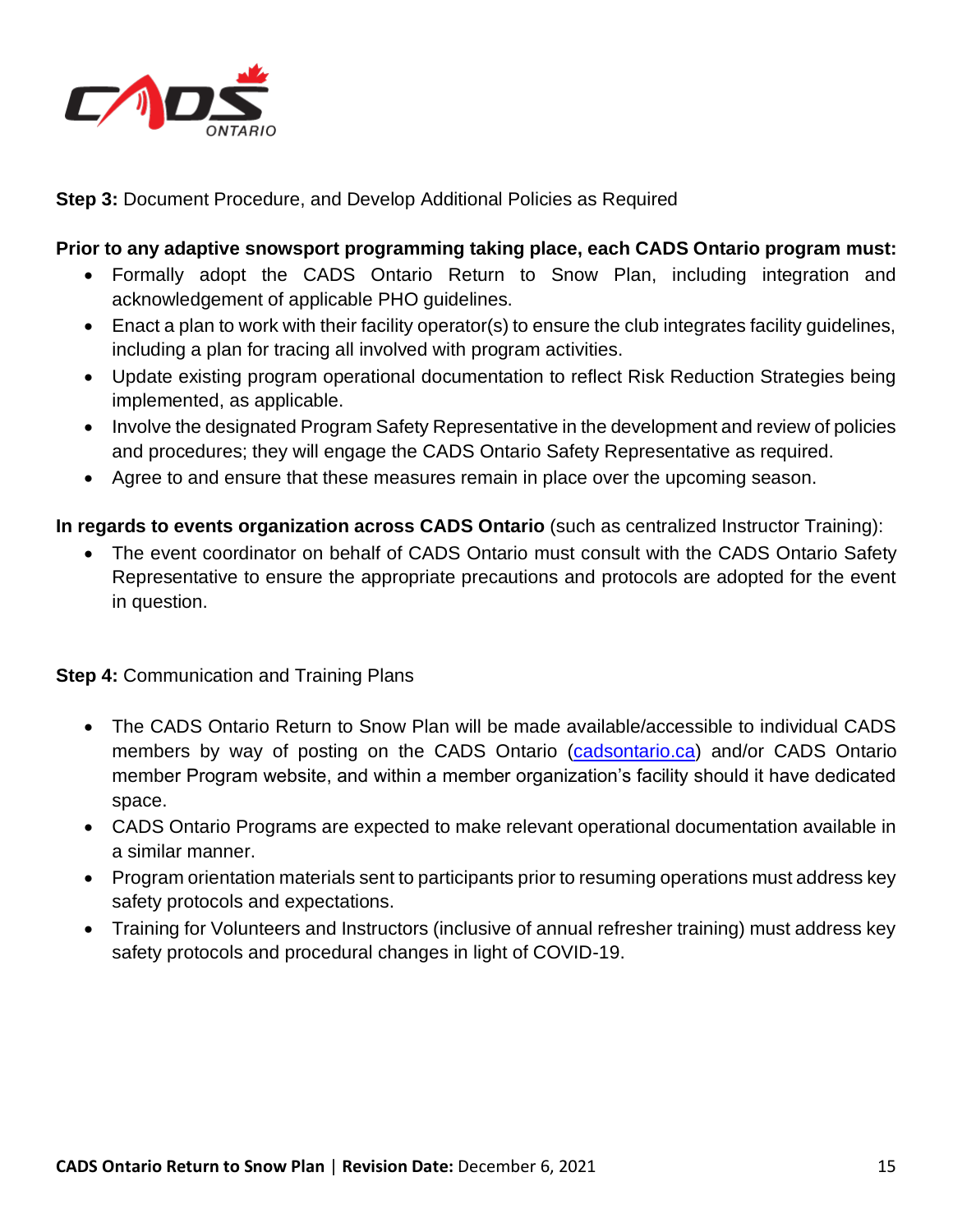

**Step 5:** Assess and Address Risks During Operations

- CADS Ontario Return to Snow Working Group consisting of Divisional and Program Safety representatives will continue to meet leading up to and throughout 2021-2022 seasonal operations on a periodic basis as appropriate.
- Significant changes in Provincial or Municipal Health Orders, resort-specific operational changes, or COVID-19 outbreak could result in an emergency meeting of the Return to Snow working group to address a given risk or set of issues.
- The CADS Ontario Return to Snow Plan will be updated as necessary by the CADS Ontario Divisional Safety Representative.
- CADS Ontario Program operational documentation would be updated as necessary by the respective individual CADS Ontario Program Safety Representatives.

**Step 6:** Review, Monitor and Update the Plan as Needed

- CADS Ontario Return to Snow Plan will be monitored by the CADS Ontario Divisional Safety Representative (a member of the CADS Ontario Executive) with respect to overall compliance by Program Coordinators, Instructors, Volunteers and Participants and the level, if any, of outbreaks or reported Participants testing positive for COVID-19.
- CADS Ontario Board and Program Safety Representatives will review the draft Return to Snow Plan and all associated policies and strategies to ensure that they are non-discriminatory.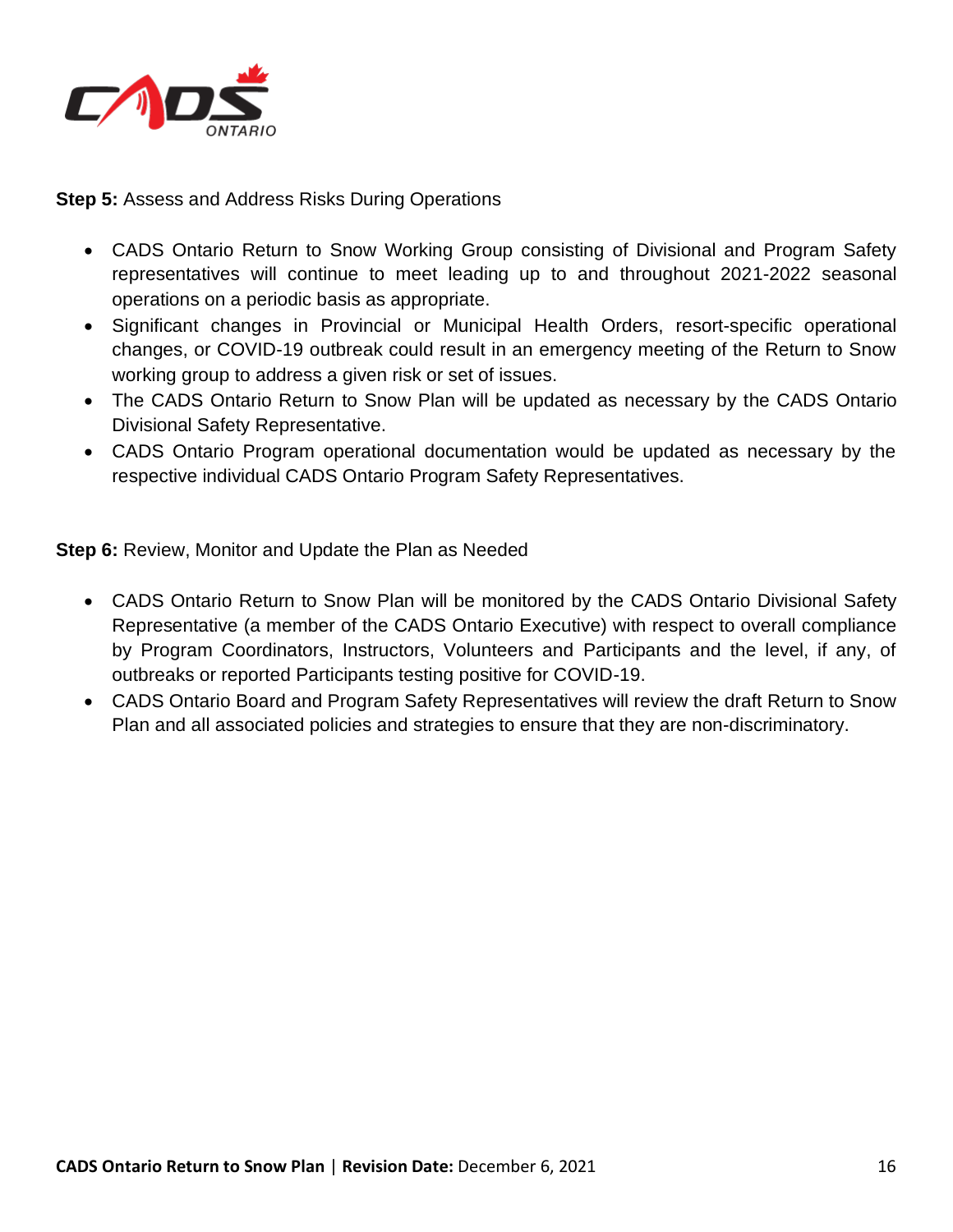

# **Appendix A – Illness Policy**

*This Illness Policy is based on the Policy adopted by CADS National on July 21st, 2020.*

*All CADS Ontario members are to read and agree to this Policy.*

#### **Policy Statement**

In this policy, "Participant" includes any employees or paid staff, Instructors, Coaches, Volunteers, Students, Athletes, or dedicated parent/caregiver volunteers that participate or are assigned in a group lesson of 2 or more.

**1.** Any Participant shall inform an individual in a position of authority (paid staff, Coach, Instructor or Program Coordinator) immediately if, they feel any symptoms of COVID-19 such as fever, chills, cough, shortness of breath, sore throat and painful swallowing, stuffy or runny nose, loss of sense of smell, headache, unusual muscle aches or fatigue or unusual loss of appetite.

#### **2. Assessment**

- a) Participants must review the self-assessment signage located throughout the facility each morning before their activity to attest that they are not feeling any of the COVID 19 symptoms and/or be prepared to participate in daily symptom screening or assessment. Such screenings and assessments are subject to and must be compliant with privacy laws.
- b) Paid staff, Coach, Instructor or Program Coordinator will visually monitor Participants to assess any early warning signs as to the status of their health and to touch base on how they are regarding their personal safety throughout the activity.
- c) If Participants are unsure, they should be instructed to use a [self-assessment tool.](https://covid-19.ontario.ca/self-assessment/severe-symptoms)

## **3. If a Participant is feeling sick with COVID-19 symptoms**

- a) They should remain at home and contact their local Public Health authority.
- b) If they feel sick and /or are showing symptoms while at work or at the snow sport activity, they should be sent home immediately and have them contact a doctor for further guidance.
- c) No Participant may participate in a practice/activity if they are symptomatic.

#### **4. If a Participant tests positive for COVID-19**

a) The Participant will not be permitted to return to the workplace/practice/facility until they are free of the COVID-19 virus.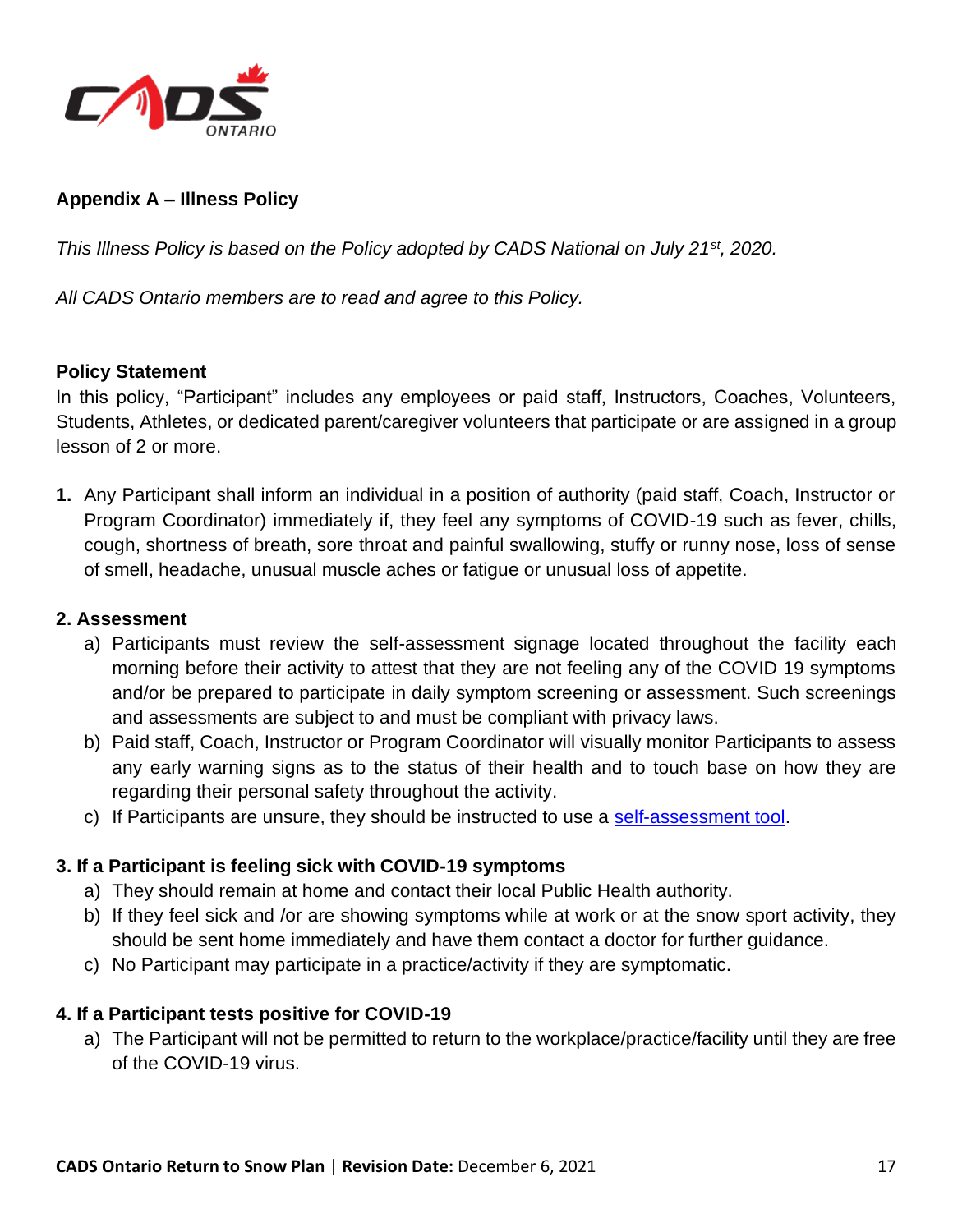

- b) Any Participants who works/plays closely with an infected Participant will also be removed from the workplace/practice/facility for at least 14 days to ensure the infection does not spread further, unless they have tested negative for CoVid-19 following exposure to the infected Participant.
- c) Close off, clean and disinfect their work/practice/facility area immediately and any surfaces that could have potentially be infected/touched.

## **5. If a Participant has been tested and is waiting for the results of a COVID-19 Test**

- a) As with the confirmed case, the Participant must be removed from the workplace/practice/facility.
- b) The Public Health Agency of Canada advises that any person who has even mild symptoms to stay home and call their public health authority.
- c) The applicable public health authorities may inform other Participants who may have been exposed and ask that they be removed from the workplace/practice/activity for at least 14 days or until the diagnosis of COVID-19 is ruled out by health authorities.
- d) The workspace/practice/activity space will be closed off, cleaned, and disinfected immediately and any other surfaces that could have potentially been infected/touched.

#### **6. If a Participant has come in to contact with someone who is confirmed to have COVID-19**

- a) Participants must advise their employer/coach if they reasonably believe they have been exposed to COVID-19.
- b) Once the contact is confirmed, the Participant will be removed from the workplace/practice/activity for at least 14 days or as otherwise directed by public health authorities. Participants who may have come into close contact with the Participant will also be removed from the workplace for at least 14 days.
- c) The workspace/activity area will be closed off, cleaned, and disinfected immediately and any other surfaces that could have potentially been infected/touched.

## **7. Quarantine or Self-Isolate if:**

- a) Any Participant who has travelled outside of Canada or the province (as mandated by the applicable public health authorities) within the last 14 days is not permitted to enter any part of the facility and must quarantine and self-isolate.
- b) Any Participant with any symptoms of COVID-19 is not permitted to enter any part of the facility and must quarantine and self-isolate.
- c) Any Participant from a household with someone showing symptoms of COVID-19 is not permitted to enter any part of the facility and must quarantine and self-isolate.
- d) Any Participant who is in quarantine or self-isolating as a result of contact with an infected person or in families who are self-isolating, is not permitted to enter any part of the facility.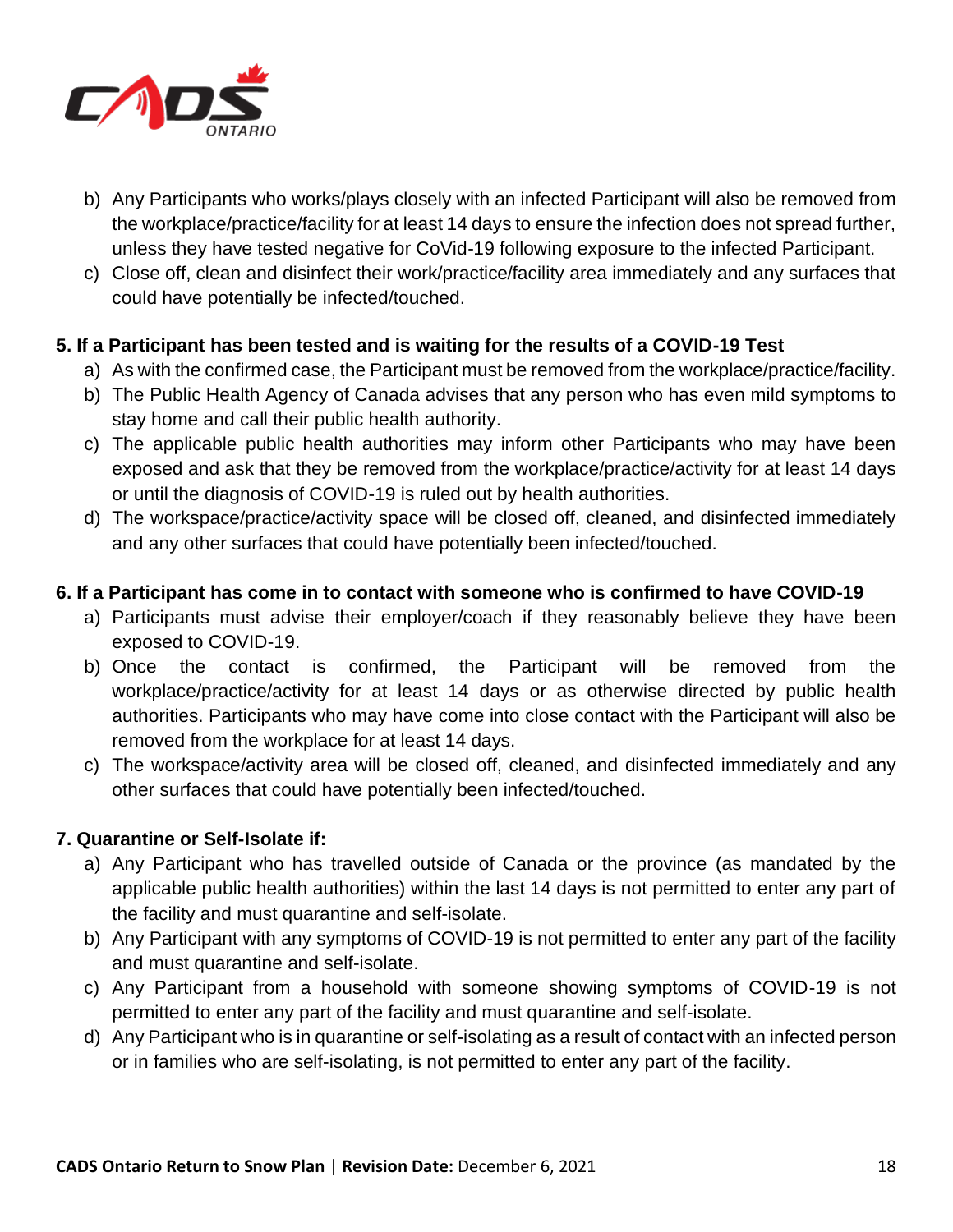

# **Appendix B – CADS National COVID-19 Vaccination Policy**

*Please Note: The contents below are reflective of the version (1.3) published on the CADS National website as of Revision Date. Please be advised that this Policy is subject to change, and the official in-force version is maintained by CADS National and published via [www.cads.ski.](http://www.cads.ski/)* 

## **1. Policy statement**

The Coronavirus pandemic of 2020-2021 has resulted in Canadian sport organizations developing CoVid-19 safety plans so as to be in compliance with Provincial and Territorial Health Officer regulations and guidance.

FOR STUDENT-ATHLETES - VOLUNTEERS - INSTRUCTORS – FAMILY-FRIENDS AND CAREGIVERS

The Canadian Adaptive Snowsports National Vaccination Policy is as follows:

**1.1** All CADS members participating in an event, camp, program or lesson are required to be fully vaccinated for COVID-19 no later than two weeks prior to the event, camp, program or lesson. **1.2** You will be responsible to submit your proof of vaccination status which will then be received and if valid, approved by the club's administrator.

**1.3** If you require an exemption for a medical condition, age or other grounds protected by the Canadian Human Rights Charter, you will be required to submit a negative Covid test result 72 hours prior to event, camp, program or lesson. Children under the age of 12 at this time in accordance to the Provincial and Territorial Health Officer Regulations and guidelines are not required to produce a COVID Test result.

**1.4** If you are not fully vaccinated and you do not have a vaccination exemption, you will not be able to participate and will be removed from said event, camp, program or lesson.

**1.5** The Canadian Adaptive Snowsports (CADS) has the right to change or modify this COVID-19 Mandatory Vaccination Policy at any time.

## **2. Confidentiality**

**2.1** CADS and its representatives will not disclose to outside parties the information submitted from the member unless such disclosure is required by a health organization or if requested by the insurer. **2.2** All records of members, or other relevant material will be kept confidential by CADS except where disclosure is required by a process established by public health authorities or where required by law.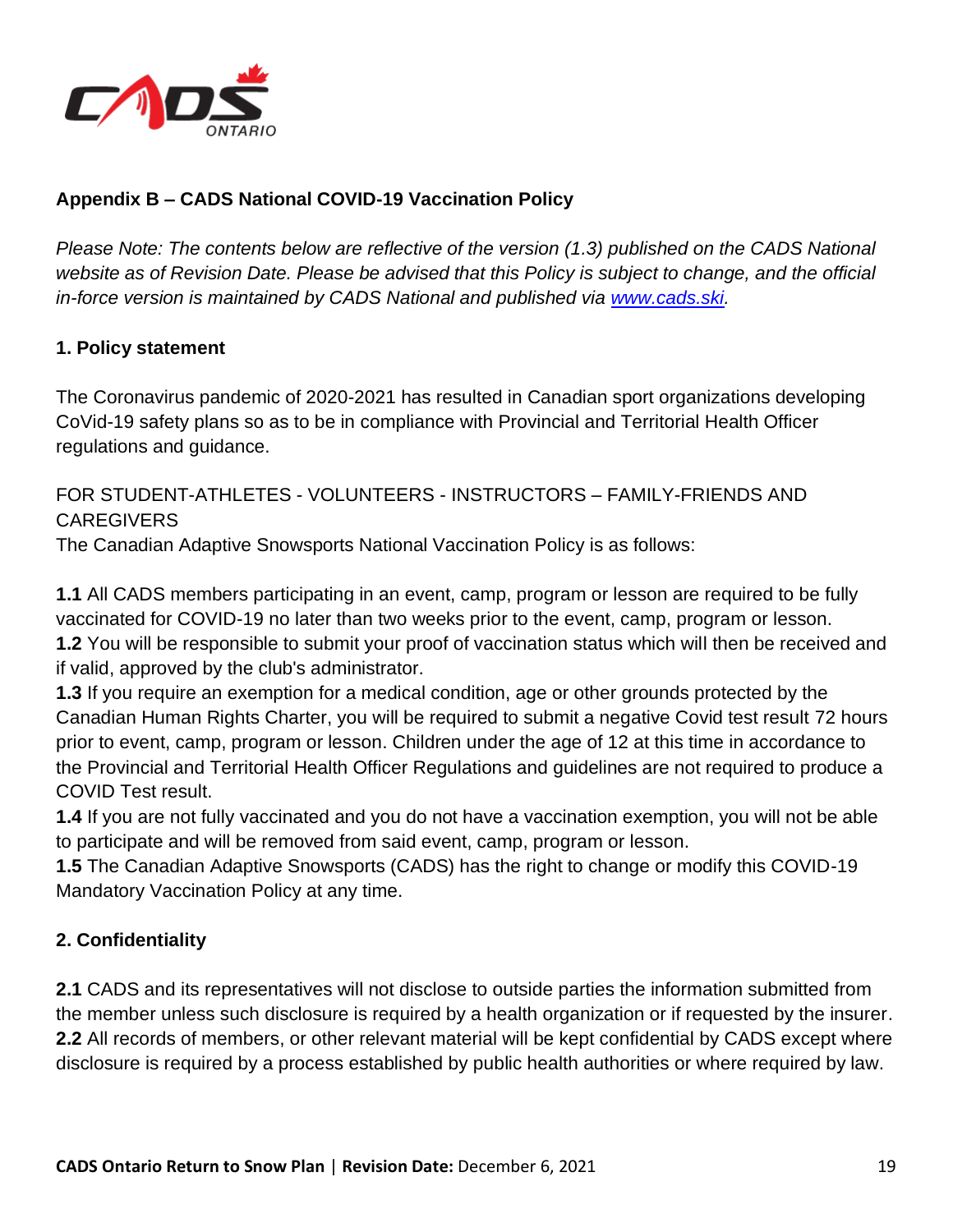

2.3 The regular CADS procedures associated with privacy and confidentiality will always be observed.

CADS COVID-19 Vaccination Policy

## **3. Adherence**

**3.1** All CADS members participating in an event, camp, program or lesson must sign to confirm that they have read, understand and consent to comply with this COVID Vaccination Policy. Those who do not sign on will not be accepted as members, employees or contractors of CADS. **3.2** Signing-on will be either part of the annual registration for CADS or done through a separate process at the CADS Division or Program levels.

## **4. Policy Review and Approval**

**4.1** This policy was approved by CADS Board of Directors September/21/ 2021. **4.2** This policy should be reviewed by the CADS HR & Policy Committee and senior staff from time to time to ensure it remains current. CADS COVID-19 Vaccination Policy

## **5. Acknowledgement and Agreement**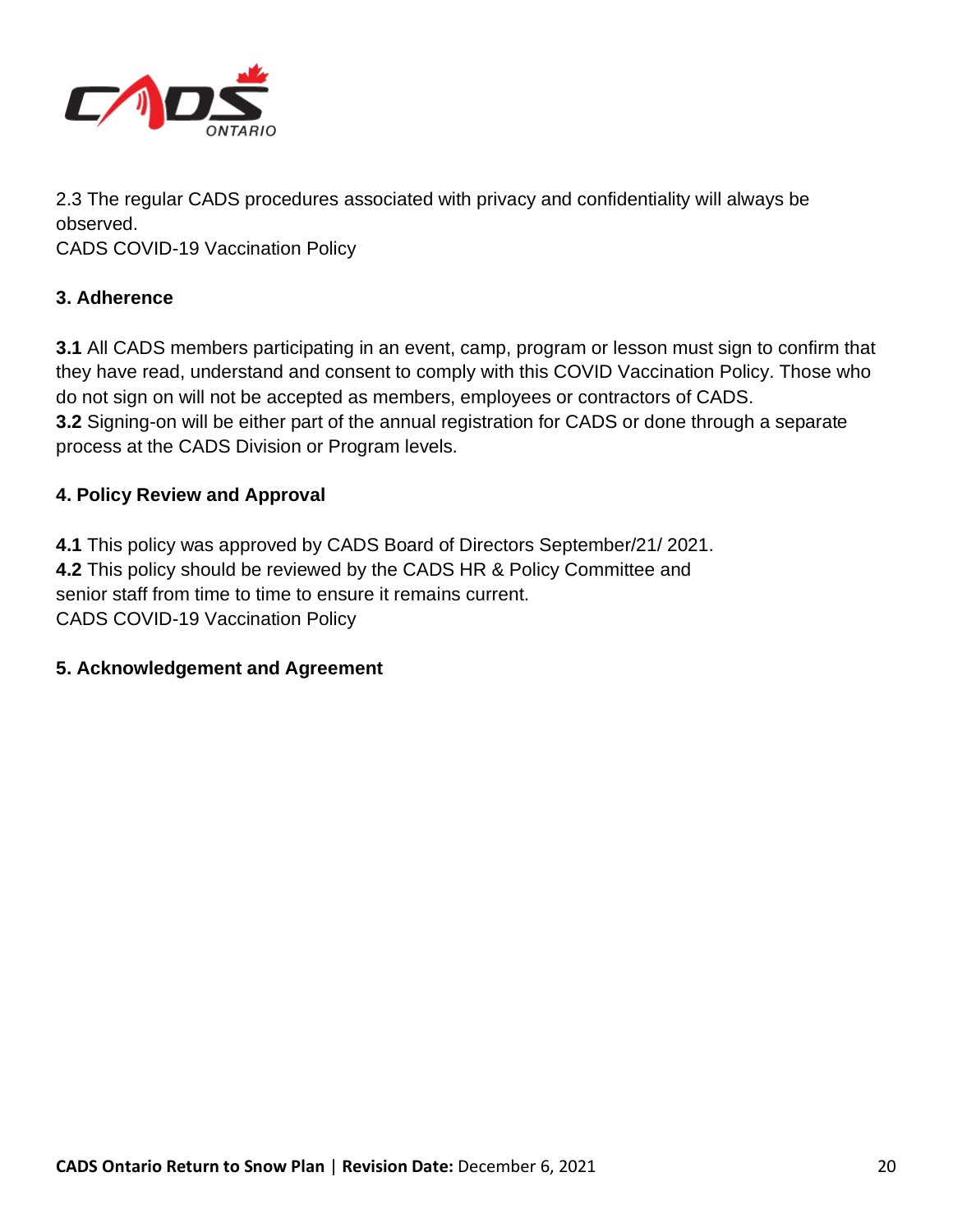

**For the purposes of acknowledgement and attestation of intent to comply with the CADS COVID-19 Vaccination Policy, the following Attachment will form a component of the Snowline Registration process.**

*Note: The full content of this CADS COVID Vaccination Policy remains in force and is accessible at (link to document on [CADS National website\)](http://www.cads.ski/).*

**\*\*\***

# FOR STUDENT-ATHLETES - VOLUNTEERS - INSTRUCTORS – FAMILY-FRIENDS AND **CAREGIVERS**

The Canadian Adaptive Snowsports National Vaccination Policy is as follows:

**1.1** All CADS members participating in an event, camp, program or lesson are required to be fully vaccinated for COVID-19 no later than two weeks prior to the event, camp, program or lesson. **1.2** You will be responsible to submit your proof of vaccination status which will then be received and if valid, approved by the club's administrator.

**1.3** If you require an exemption for a medical condition, age or other grounds protected by the Canadian Human Rights Charter, you will be required to submit a negative Covid test result 72 hours prior to event, camp, program or lesson. Children under the age of 12 at this time in accordance to the Provincial and Territorial Health Officer Regulations and guidelines are not required to produce a COVID Test result.

**1.4** If you are not fully vaccinated and you do not have a vaccination exemption, you will not be able to participate and will be removed from said event, camp, program or lesson.

**1.5** The Canadian Adaptive Snowsports (CADS) has the right to change or modify this COVID-19 Mandatory Vaccination Policy at any time.

I acknowledge that I have read and understand the CADS National COVID-19 Vaccination policy. I agree to adhere to this policy. I fully understand that if I violate this policy, I may face disciplinary action up to and including removal from CADS.

Name: Date: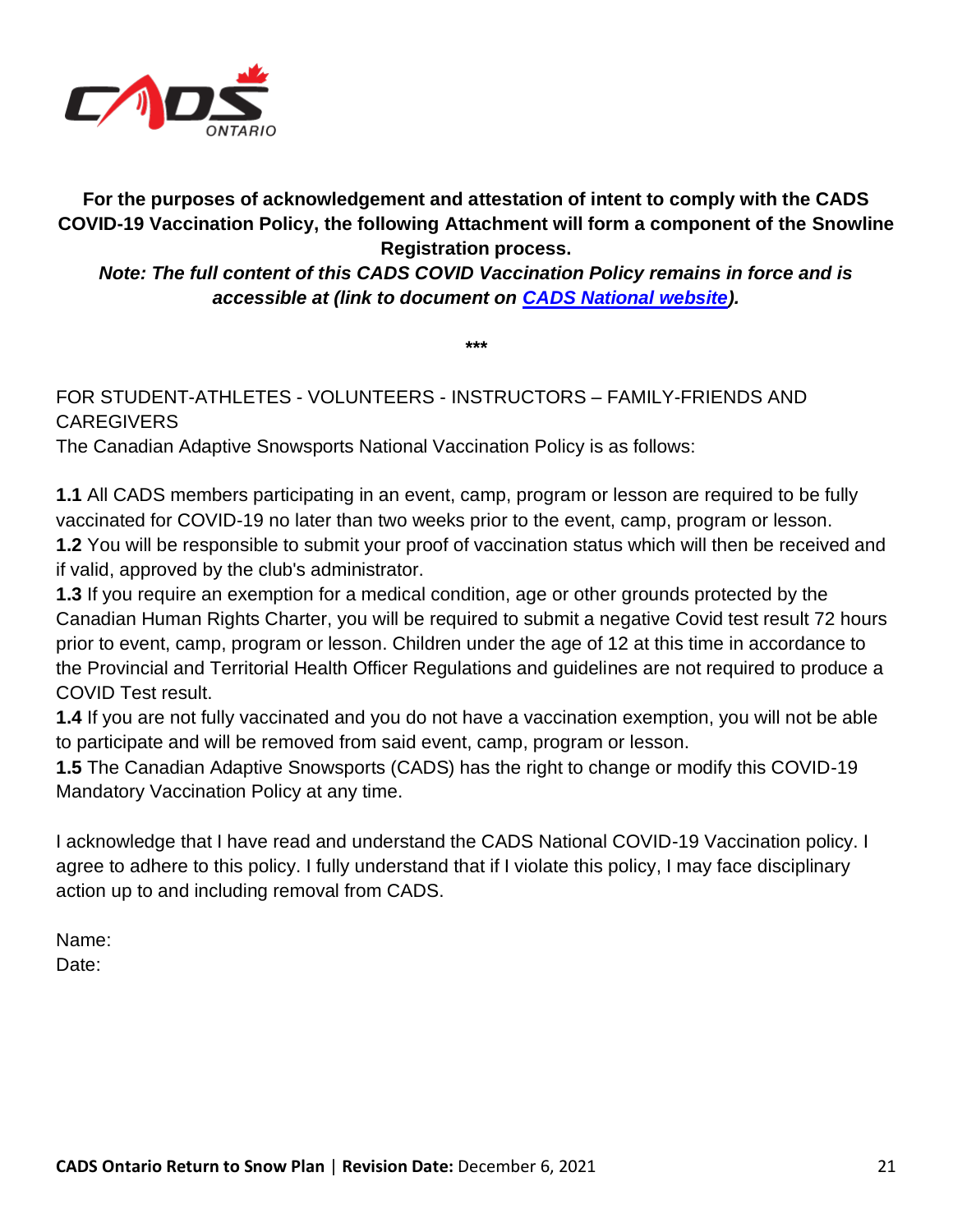

## **Appendix C.1 – Resources – CADS PHU & Resorts COVID-19 Links**

| Program            | <b>Public Health Unit</b>                                              | <b>Resort COVID-19 Plan/Policy</b>        |
|--------------------|------------------------------------------------------------------------|-------------------------------------------|
| Searchmont         | <b>Algoma Public Health Unit</b>                                       | Searchmont                                |
| Sir Sam's          | <b>Haliburton, Kawartha, Pine Ridge</b><br><b>District Health Unit</b> | <b>Sir Sam's</b>                          |
| <b>Snow Valley</b> | <b>Simcoe Muskoka</b><br><b>District Health Unit</b>                   | <b>Snow Valley</b>                        |
| Horseshoe          | <b>Simcoe Muskoka</b><br><b>District Health Unit</b>                   | <b>Horseshoe Resort</b>                   |
| The Heights        | <b>Simcoe Muskoka</b><br><b>District Health Unit</b>                   | <b>The Heights</b>                        |
| Learn to Race      | <b>Simcoe Muskoka</b><br><b>District Health Unit</b>                   | <b>Craigleith</b><br><b>Blue Mountain</b> |
| Caledon            | <b>Peel Public Health</b>                                              | Caledon                                   |
| <b>Brimacombe</b>  | <b>Durham Region Health Department</b>                                 | <b>Brimacombe</b>                         |

[Oct. 1/20] All resorts in Ontario have agreed to formerly adopt the guiding principles of the Ski Well Be Well [document](https://www.skiontario.ca/osra/doc/SkiWellBeWell-2020-CDN.pdf)